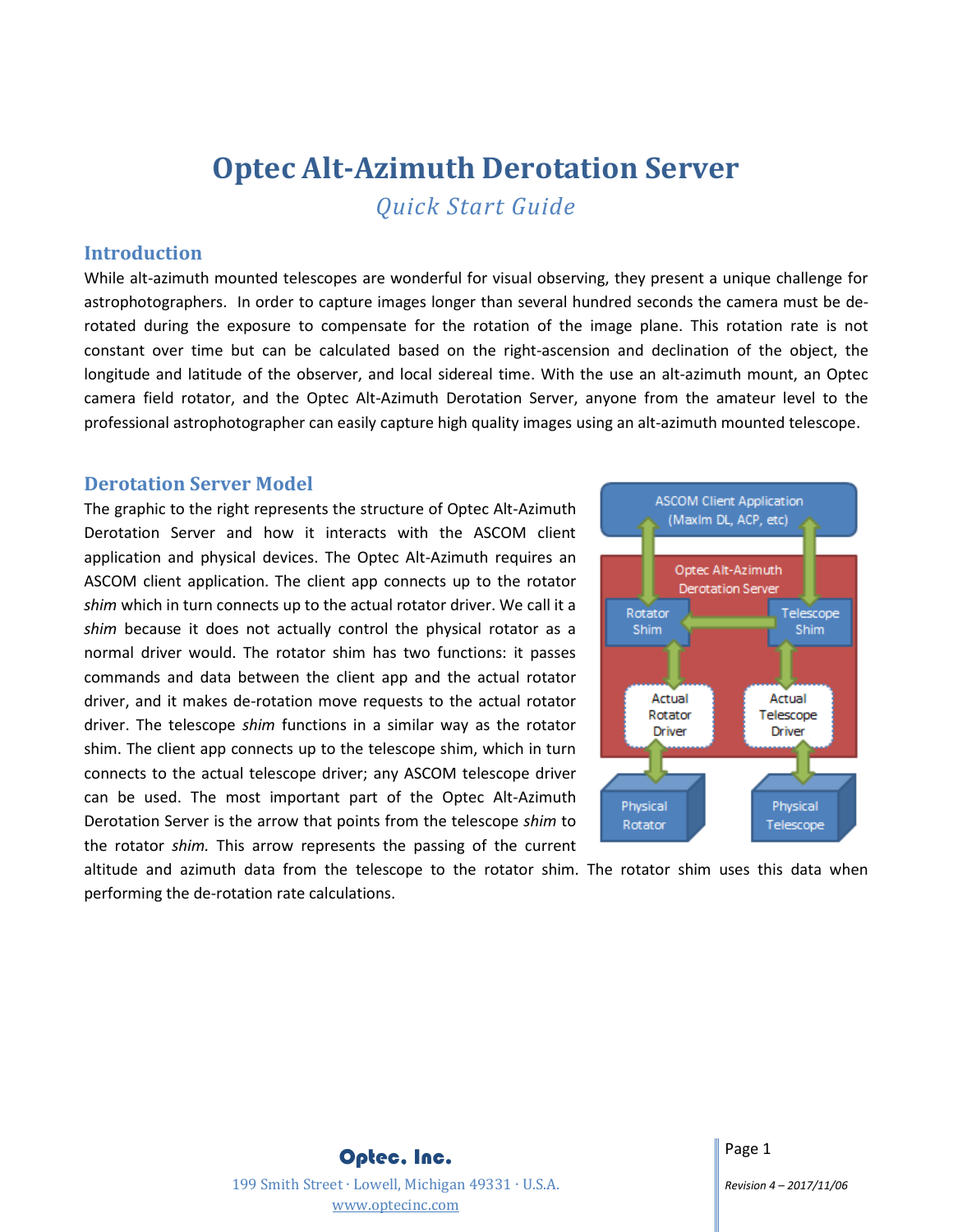## **Configuring the Derotation Server Using the Setup Utility**

Before you can setup the *Alt-Az Derotation Server* you must have an Optec ASCOM Rotator driver and ASCOM Telescope driver installed. The Derotation Server uses these drivers to communicate with your devices. Consult the device manufacturer if you have trouble finding or installing these drivers.

After installing the *Alt-Az Derotation Server* software you will notice a new icon on your desktop for *Optec Alt-Az Derotation Setup.* This is a simple utility that is provided to assist in the configuration of the software. The image below shows the main form for the setup utility. Follow the steps below to setup the software:

- 1. In the *Telescope Driver* box click *Change Settings*. This will bring up the driver Chooser which will allow you to change device drivers and access the driver's settings. Select the driver for your telescope mount.
- 2. In the *Rotator Driv*er box click *Change Settings*. This will bring up the driver Chooser which will allow you to change device drivers and access the driver's settings. Select the driver for your specific rotator device.
- 3. At this point the Derotation Server software is setup and ready for use. To test the setup press

| O Optec Alt-Azimuth Derotation Server Setup<br>$\Sigma$<br>回<br>$\Box$ |  |  |  |
|------------------------------------------------------------------------|--|--|--|
| Help<br>File                                                           |  |  |  |
| <b>O</b> Optec                                                         |  |  |  |
| <b>Telescope Driver</b>                                                |  |  |  |
| Driver ID: None Selected                                               |  |  |  |
| Change Settings                                                        |  |  |  |
| <b>Rotator Driver</b><br>Driver ID: None Selected                      |  |  |  |
| Change Settings                                                        |  |  |  |
| Testing                                                                |  |  |  |
| Disconnect<br>Connect<br>Telescope:                                    |  |  |  |
| Connect<br>Disconnect<br>Rotator:                                      |  |  |  |
| Close                                                                  |  |  |  |

the *Connect* buttons in the *Testing* box. The Alt-Az Derotation Server Status window will open and display the status information for each of the drivers as well as the current rotation rate of the star field.

- 4. Press the *Disconnect* buttons in the *Testing* box and close the setup utility.
- 5. The final step is to setup your observatory control program. The process will vary slightly depending on application but go to the setup form where you select a telescope. Select Optec Alt-Az Server as your telescope driver and press ok. Go to the setup form where you select a rotator and choose Optec Alt-Az Server again for your rotator. The Derotation Server will automatically begin working anytime the Telescope and Rotator are both connected.

Optec, Inc. 199 Smith Street ∙ Lowell, Michigan 49331 ∙ U.S.A. [www.optecinc.com](file://///Epsilon/data/Engineering/Project%20Planning%20Docs/Alt-Az%20Derotation%20Server/www.optecinc.com)

Page 2

*Revision 4 – 2017/11/06*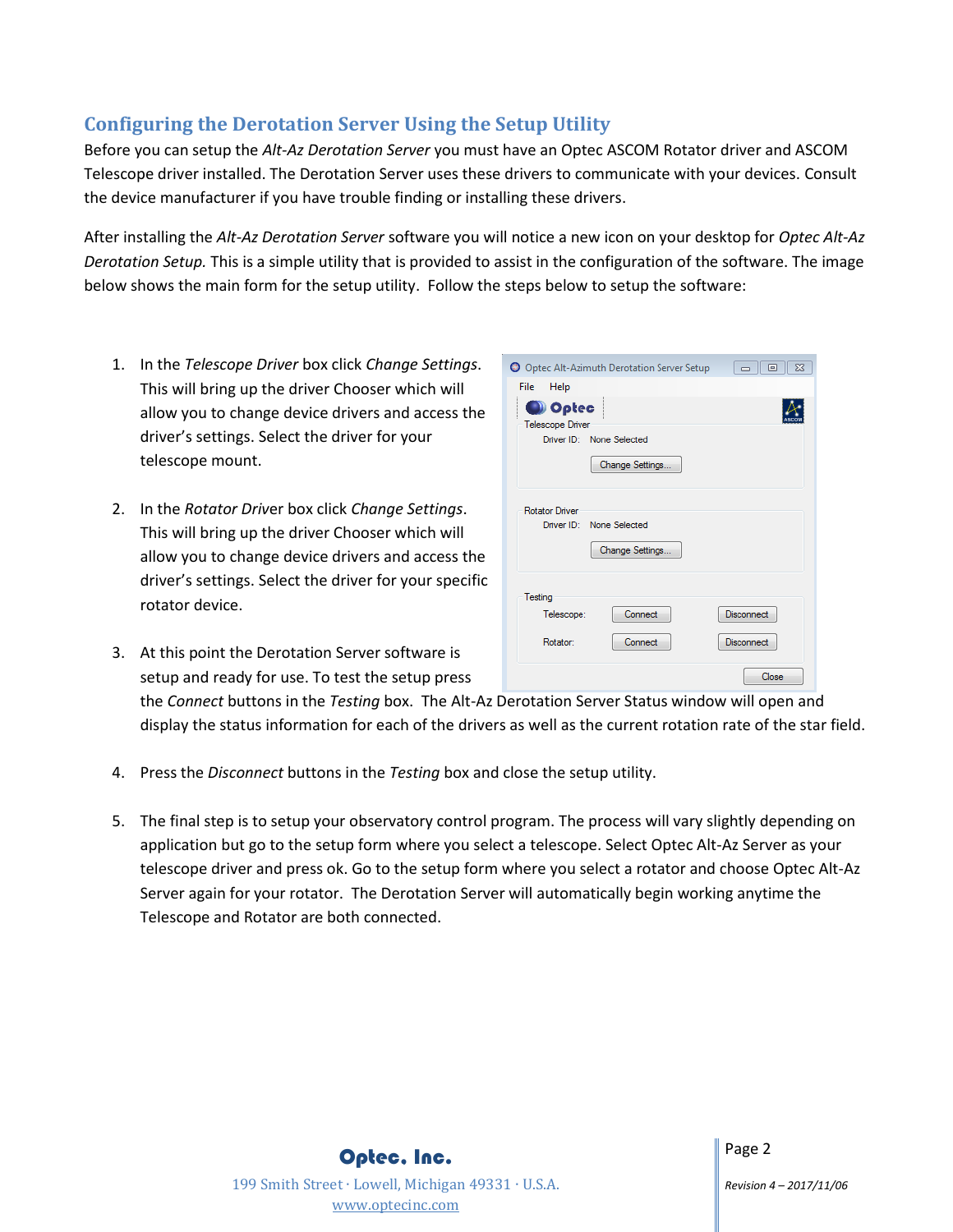## **Configuring the Derotation Server using an ASCOM Client Application** – **MaxIm DL5 Example**

 $\overline{O}$ 

The Derotation Server can be used with any ASCOM client application that allows control of an ASCOM rotator

and telescope mount. For this example I am using MaxIm DL 5 by Diffraction Limited. The first step is to install the Optec Alt-Azimuth Derotation Server. Download the most recent version of the setup project from the Optec website and run the setup.exe executable to begin the install process. The same version works for both 32 and 64 bit versions of

Windows. Once the installation is finished, open your observatory control program (ASCOM Client App). Go to the setup screen that allows you to select a telescope mount. In the ASCOM Telescope Chooser select *"Optec Alt-Az Server",* and then press the *Properties* button. This will bring up a special Setup window that allows you to choose the actual telescope driver that the alt-az server will use to communicate with

your telescope mount. Click the *Choose* button to select the driver and then click the *Setup* button to configure the actual telescope driver as needed. For this example I have selected the *"Celestron Scope Driver".* When you are finished click OK to close the Alt-Az server setup and then click *OK* to close the ASCOM telescope chooser. For this example we have now configured MaxIm to connect

| servatory                                                                                                  |                                                        | 2<br>$\overline{\mathbb{Z}}$                                                                                                                                                         |
|------------------------------------------------------------------------------------------------------------|--------------------------------------------------------|--------------------------------------------------------------------------------------------------------------------------------------------------------------------------------------|
| All Sky   Zoom   Catalog   Telescope   Dome   Focus   Status   Setup<br>- Telescope<br>Optec Alt-Az Server | Dome<br>No Device Selected                             | $\mathbf{x}$<br>A ASCOM Telescope Chooser                                                                                                                                            |
| Options  <br>Connect<br><b>Disconnect</b>                                                                  | Options $\blacktriangleright$<br>Connect<br>Disconnect | Trace<br>Select the type of telescope you have, then be sure to click the<br>Properties button to configure the driver for your telescope.<br>Properties<br>Optec Alt-Az Server<br>▼ |
| Focuser 1<br>FocusLynx Focuser 1                                                                           | Focuser 2<br>FocusLynx Focuser 2                       | Click the logo to learn more<br>OK<br>about ASCOM, a set of<br>standards for inter-operation of<br>Cancel<br>astronomy software.                                                     |
| Options ><br>Connect<br><b>Disconnect</b><br>Rotator                                                       | Options $\rightarrow$<br>Connect<br><b>Disconnect</b>  | <b>ASCOM</b>                                                                                                                                                                         |
| Optec Alt-Az Server<br>Options $\blacktriangleright$                                                       | Options >                                              |                                                                                                                                                                                      |
| Connect<br><b>Disconnect</b>                                                                               | Connect All<br>Disconnect All                          |                                                                                                                                                                                      |
|                                                                                                            |                                                        |                                                                                                                                                                                      |





## Page 3

199 Smith Street ∙ Lowell, Michigan 49331 ∙ U.S.A. [www.optecinc.com](file://///Epsilon/data/Engineering/Project%20Planning%20Docs/Alt-Az%20Derotation%20Server/www.optecinc.com)

Optec, Inc.

*Revision 4 – 2017/11/06*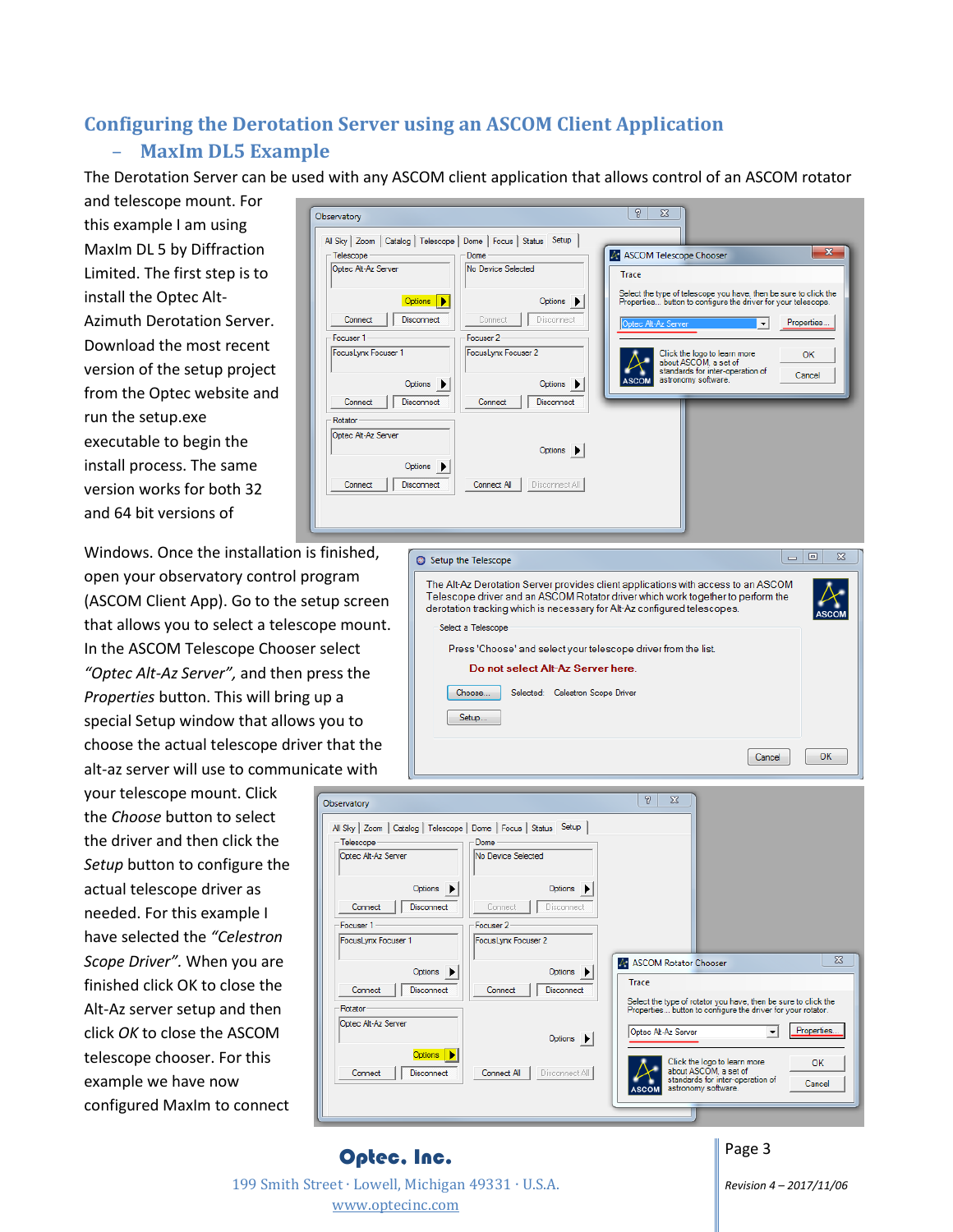up to the *Optec Alt-Az Server* which will in turn connect up to the Celestron Scope Driver to control the Celestron mount.

Note that some telescope drivers do not calculate the instantaneous altitude and azimuth directly. In these cases, the POTH hub must also be used. For example, when using the **ServoCAT** ASCOM driver, you would choose the POTH hub in the Alt-Az Derotation Server telescope selection, and then in the POTH setup dialog you would choose the ServoCAT driver.

The next step is to set up the rotator driver. Open the setup window that allows you to select an ASCOM rotator driver. In the *ASCOM Rotator Chooser* window, select *Optec Alt-Az Server* again, then press the *Properties* button. This will bring up a window that allows you to choose the actual rotator driver needed to control your rotator. Click the Choose button, select your rotator driver, and press OK. For this



example we have now configured MaxIm to connect up to the Optec Alt-Az server which will in turn connect up to the Optec Pyxis Rotator driver to control the Pyxis.

At this point, the observatory control program is properly configured to use the Derotation Server. Press the



*Note that we have changed the setup to use the Simulators for this image.*

*Connect* buttons to connect up to the rotator and the telescope. This will start up the Optec Alt-Az Derotation Server. The server will automatically de-rotate the rotator any time the following conditions are met: The rotator must not be otherwise moving and the rotator and the telescope must be connected. When the Derotation Server is running the Alt-Az Server Status Window is available for viewing. If you do not see it immediately upon connection, it is likely minimized.

The Alt-Az Server Status window can be used to monitor the progress of derotation. The windows displays the drivers currently selected, the current Altitude and Azimuth of the telescope, Position Angle of the rotator and current derotation rate.

The Server will automatically adjust the amount that the rotator moves to keep up with the derotation rate. It will also automatically move the rotator to compensate for the change in angle relative to the North Celestial Pole as the telescope slews. This is reported out through the driver and on the display as the Reported Angle. Client programs connected to the Alt-Az

Optec, Inc. 199 Smith Street ∙ Lowell, Michigan 49331 ∙ U.S.A. [www.optecinc.com](file://///Epsilon/data/Engineering/Project%20Planning%20Docs/Alt-Az%20Derotation%20Server/www.optecinc.com)

Page 4